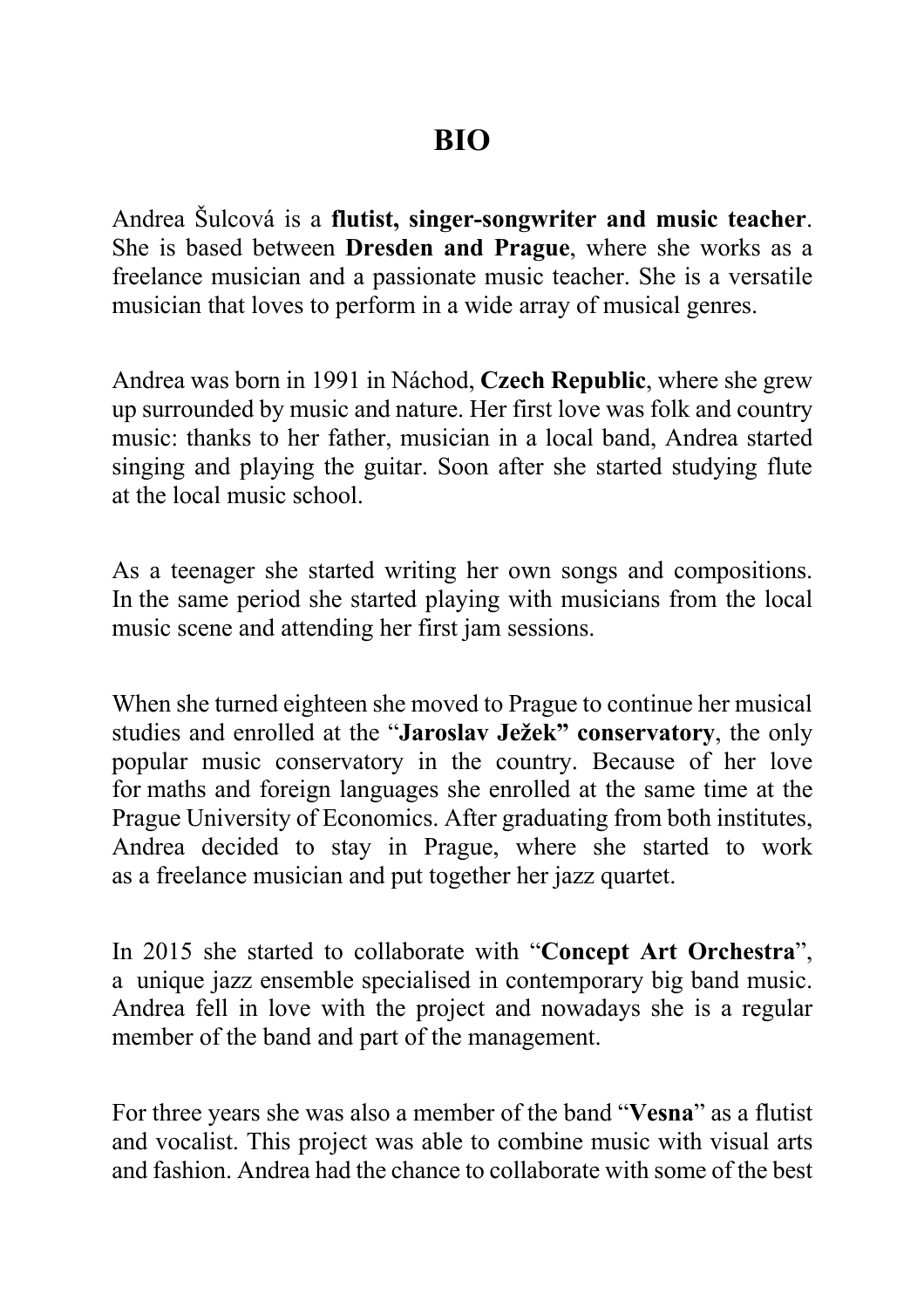musicians, dancers and choreographers in the country, and to take part to extraordinary live performances.

In 2016 she moved to Austria to continue her jazz studies at the **Kunstuniversität in Graz (Austria)**, as the first jazz flutist ever studying there and receiving a scholarship from the Czech ministry. She had the honour to study with Heinrich von Kalnein and Julian Arguelles, to perform under conductors such as Ed Partyka and Sigi Feigl and to meet, learn from and play with great musician such as Ingrid Jensen, Seamus Blake and Jerry Bergonzi.

In Graz she started playing with the quintet "**Grazias**". They performed several concerts in Austria, Germany and Croatia and recorded an album. In addition Andrea took part to masterclasses with artists such as Melissa Aldana, Jure Pukl and Yotam Silberstein.

In 2018 she was selected and invited to **SOFIA (Support of Female Improvising Artists)** in Switzerland. After that she was invited by saxophone player Nicole Johänntgen to join her on a tour in Denmark together with Kathrine Winfeld, Stina Andersdotter and Dorota Piotrowska.

In the summer of 2018 Andrea had to put her musical career on hold, due to serious health issues. After a fight that lasted almost two years, Andrea is now back with an even bigger passion for music than before.

In 2020 she started her own path of a **singer-songwriter**. She released four original singles and music videos, among others, with the pianist Vít Křišťan, bassist Robert Balzar and with Concept Art Orchestra.

In December 2021 she released her **debut EP Nobody Knows** that contains six songs with original lyrics and music. Andrea also recorded herself guitars, vocals, flute and Irish whistles.